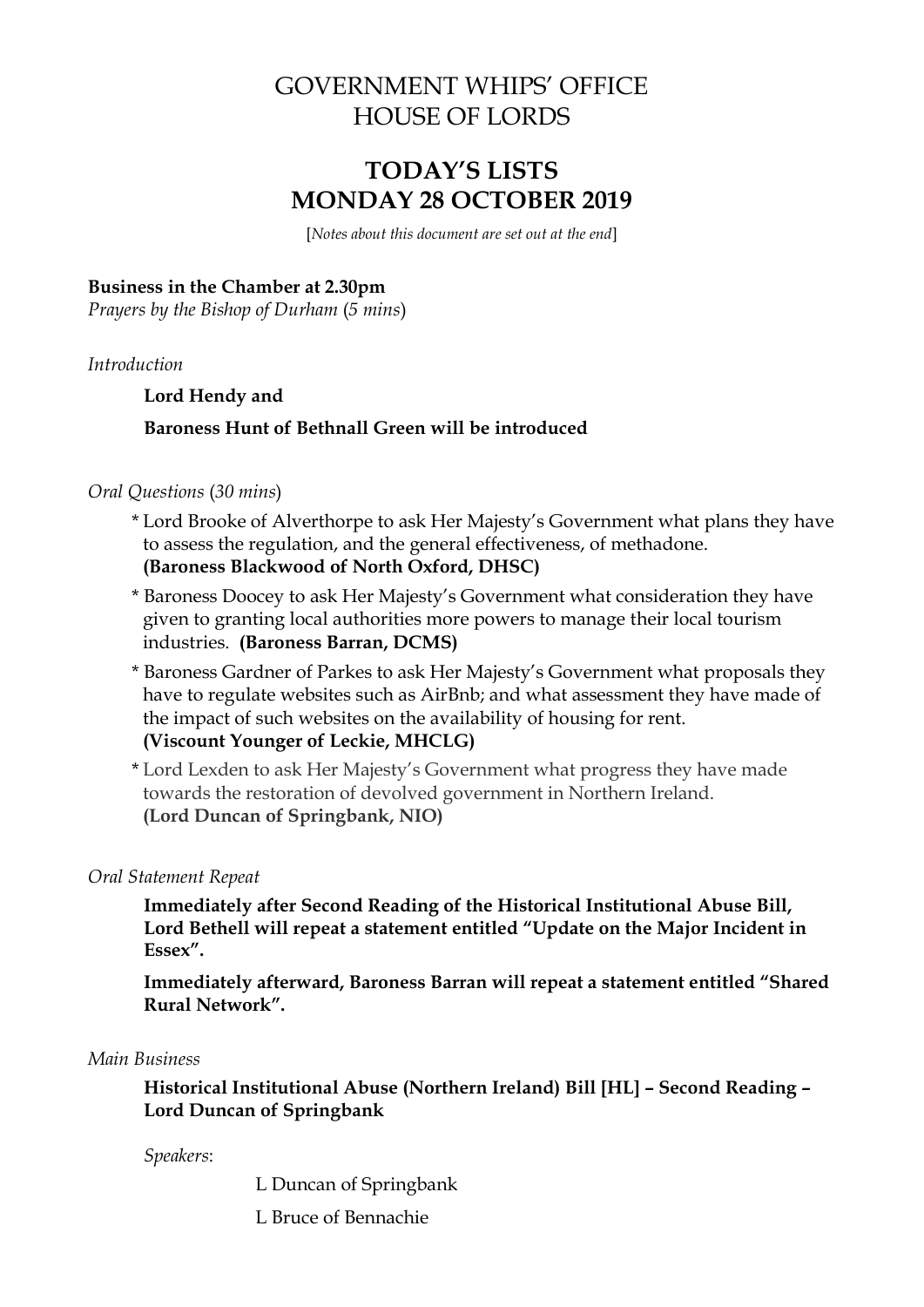- L Browne of Belmont
- L Empey
- 5 L Cormack
	- B Doocey
	- L Caine
	- L Hay of Ballyore
	- L Alderdice
- 10 L Murphy of Torfaen
	- L Duncan of Springbank
	- **commitment motion – Lord Duncan of Springbank**

### *Or Main Business*

## **Lord Duncan of Springbank to move that this House takes note of the** *Report pursuant to section 3(5) of the Northern Ireland (Executive Formation etc) Act 2019***, which was laid before this House on 23 October.**

*Speakers*:

- L Duncan of Springbank
- L Alderdice
- L Empey
- L Cormack
- 5 L Eames
	- L Bruce of Bennachie
	- L Murphy of Torfaen
	- L Duncan of Springbank

#### *Last business*

**Viscount Bridgeman to ask Her Majesty's Government what steps they are taking to strengthen vocational education and training in secondary schools.** *(Timelimited to 90 minutes)*

*Speakers*:

V Bridgeman L Young of Norwood Green L Storey